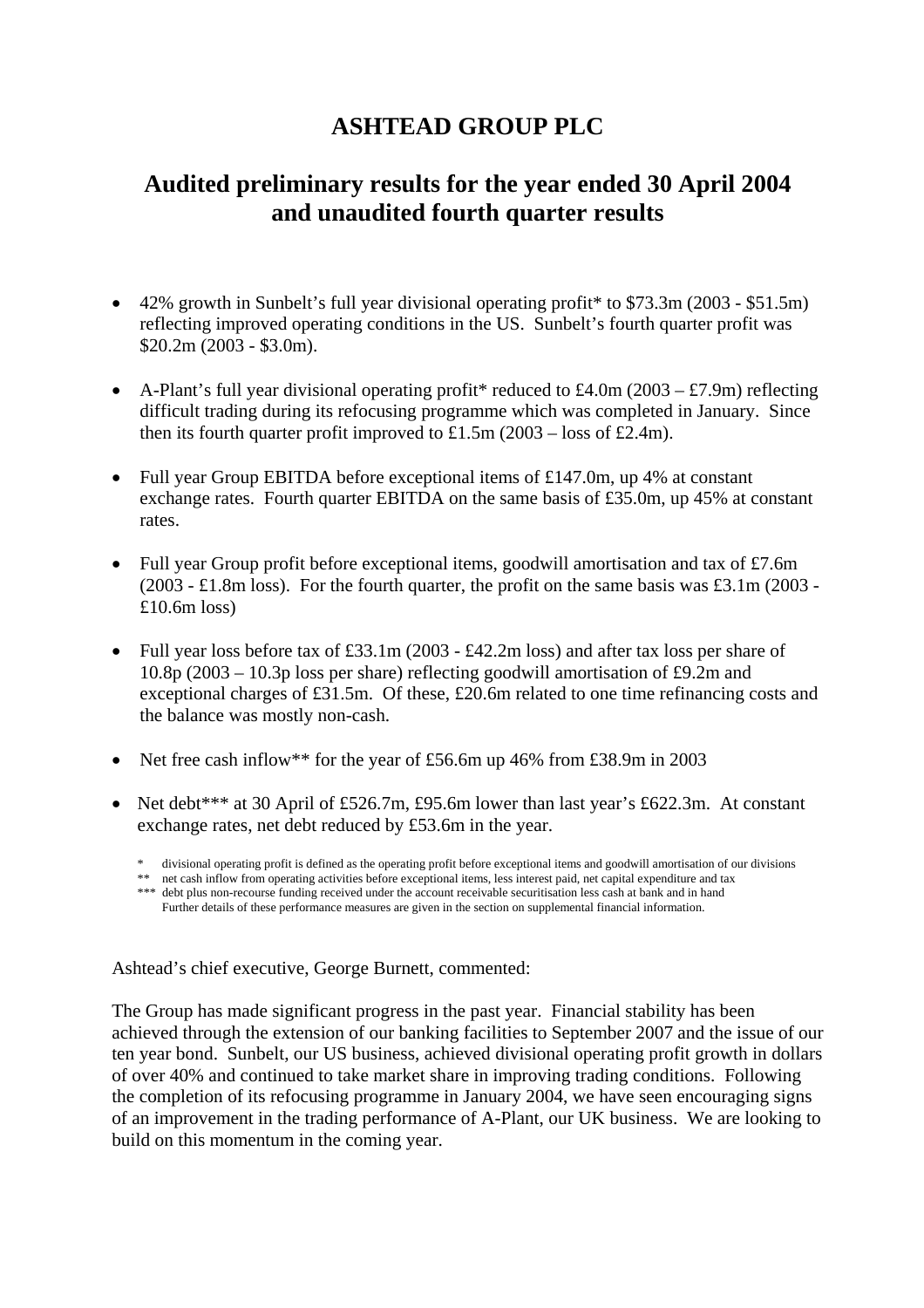## **PRESS RELEASE**

### **Overview**

The Group closed its year to 30 April 2004 with a strong last quarter performance. Operating profit before exceptional items and goodwill amortisation for the quarter was £12.0m compared with a loss of £0.8m in the previous year and the profit before exceptional items, goodwill amortisation and tax for the quarter was £3.1m (2003 - loss of £10.6m). There were particularly encouraging figures for both Sunbelt Rentals, the Group's US division, where dollar revenues grew by 13.8% and divisional operating profits increased from \$3.0m to \$20.2m (£1.8m to £11.0m in sterling terms) and for A-Plant whose divisional operating profit was £1.5m compared with a loss of £2.4m in the previous year.

For the full year to 30 April 2004, Group profits before exceptional items, goodwill amortisation and tax were £7.6m (2003 – loss of £1.8m). At constant exchange rates profits would have been 33.5% higher at £10.1m. Turnover before exceptional effects, which declined by 1.6% at constant exchange rates, was further reduced at actual exchange rates by the weakness of the dollar to £500.3m (2003 - £539.5m), a 7.3% decline.

The Group, which started the year in default with its bankers, ended with the achievement of financial stability through the closing of our ten year bond issue in April and the extension of our facilities with existing banks until the end of September 2007. Significant exceptional costs were incurred in this process contributing to the FRS 3 loss before tax of £33.1m (2003 - £42.2m loss).

|                           |       |              |              |              | Divisional operating |              |
|---------------------------|-------|--------------|--------------|--------------|----------------------|--------------|
|                           |       | Turnover *   |              | EBITDA*      | profit**             |              |
|                           | 2004  | 2003         | 2004         | 2003         | 2004                 | 2003         |
| Sunbelt Rentals in \$m    | 572.8 | 547.0        | <u>176.8</u> | <u>155.5</u> | <u>73.3</u>          | <u>51.5</u>  |
| Sunbelt Rentals in £m     | 333.1 | 349.1        | 102.8        | 99.3         | 42.4                 | 32.9         |
| A-Plant                   | 155.9 | 178.4        | 43.2         | 48.9         | 4.0                  | 7.9          |
| <b>Ashtead Technology</b> | 11.3  | 12.0         | 5.7          | 6.1          | 2.7                  | 2.5          |
| Group central costs       |       |              | (4.7)        | (4.2)        | (4.9)                | <u>(4.2)</u> |
|                           | 500.3 | <u>539.5</u> | 147.0        | <u>150.1</u> | <u>44.2</u>          | <u>39.1</u>  |

#### Review of trading

\* before exceptional items

\*\* operating profit before goodwill amortisation and exceptional items

#### *Sunbelt Rentals*

Sunbelt enjoyed a strong recovery in the year with dollar revenues up \$25.8m or 4.7% to \$572.8m. Tight control of costs maximised the benefits of operational gearing so that \$21.8m of the increased revenue fell to the bottom line. As a result divisional operating profit was up 42.3% to \$73.3m (2003 - \$51.5m).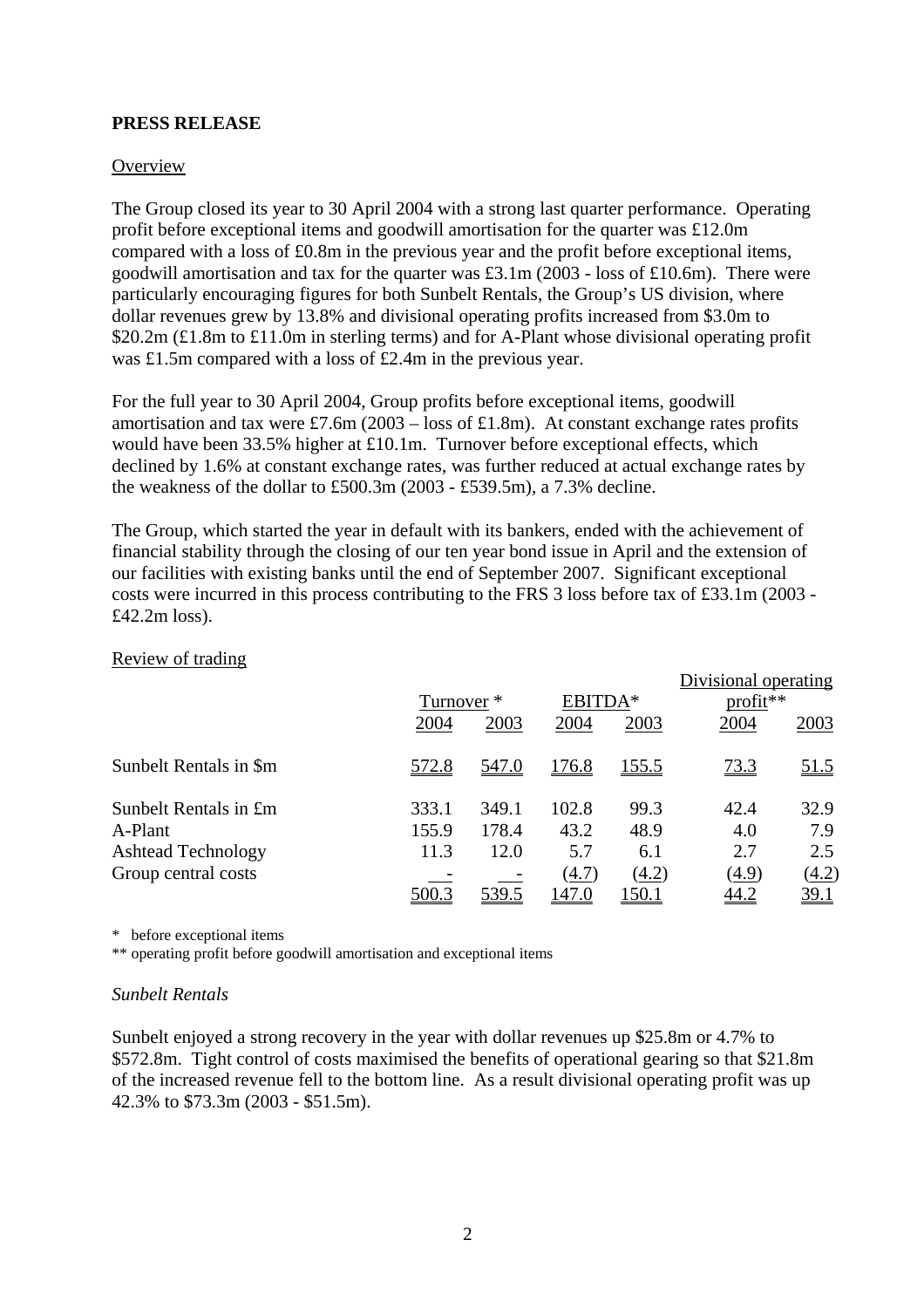Although the weakness of the dollar transformed the 4.7% increase in dollar revenues into a 4.6% decline in sterling, divisional operating profits in sterling were still up 28.9%. EBITDA margins improved from 28.4% to 30.9% and operating margins from 9.4% to 12.8%.

Utilisation levels, which in the first half had trailed the previous year, averaged 65.1% for the year as a whole, compared with 64.5% in the previous year, thanks to a strong last quarter. Rental rates improved with an estimated uplift of 4% for the year as a whole. As the year progressed and the US economy strengthened there was also evidence of accelerating recovery in the non-residential construction market, Sunbelt's principal customer base, and in the equipment rental market itself. This coupled with improved utilisation and pricing produced year on year growth in total quarterly revenues of  $-1.0\%$ ,  $+3.2\%$ ,  $+4.0\%$  and  $+13.8\%$  over the four quarters indicating that Sunbelt continued to take market share.

Capital expenditure in the year was kept under tight control, with fleet investment being largely matched with disposals in a market where improving second hand pricing gave further evidence of economic recovery. There were three new profit centre openings in the year bringing the total number to 200.

As separately announced today following the strong profit performance in Sunbelt, Cliff Miller has been appointed President and Chief Executive and Brendan Horgan Chief Operating Officer, allowing George Burnett the Group chief executive, who has also been acting CEO in the United States, to return to the UK.

## *A-Plant*

For A-Plant the past year was one of transition as its business refocusing programme was completed. Three non-core activities were disposed of – Mast Climbing, Big Air and its businesses in Ireland. In addition the final stages of the move from five geographic regions to three product focused divisions, Main Plant, Specialist and Tool Hire Shops, was put in place. These changes, coupled with the network rationalisation begun in 2003 under which over 20 profit centres have been closed, contributed to a 12.6% decline in turnover to £155.9m. Same store turnover was down 5.3% in the year. Costs excluding exceptional items and amortisation were reduced by 10.9% so that the £22.5m turnover decline was restricted to a £3.9m reduction in divisional operating profit to £4.0m.

A-Plant enjoyed a much improved fourth quarter. Same store turnover was almost in line with last year (down 0.9%) and utilisation rates, which for the year as a whole averaged 59.9% compared with 60.7% in the previous year, were 63.6% in the last quarter, significantly above the comparable 2003 figure of 59.6%. As mentioned above, divisional operating profit for the quarter was £1.5m (prior year loss £2.4m).

# *Ashtead Technology – Offshore and Environmental*

Ashtead Technology achieved an 8.0% improvement in its divisional operating profit in the year to 30 April 2004 despite difficult trading in many of its markets. Tight cost controls saw operating margins increase to 23.9% from 20.8% in 2003. The US businesses, both offshore and environmental, saw growth in the year and a new environmental profit centre was opened in the San Francisco area. Since the year end the first such business in the UK has been opened in Hitchin and there are further planned openings in Atlanta and Chicago in the coming twelve months.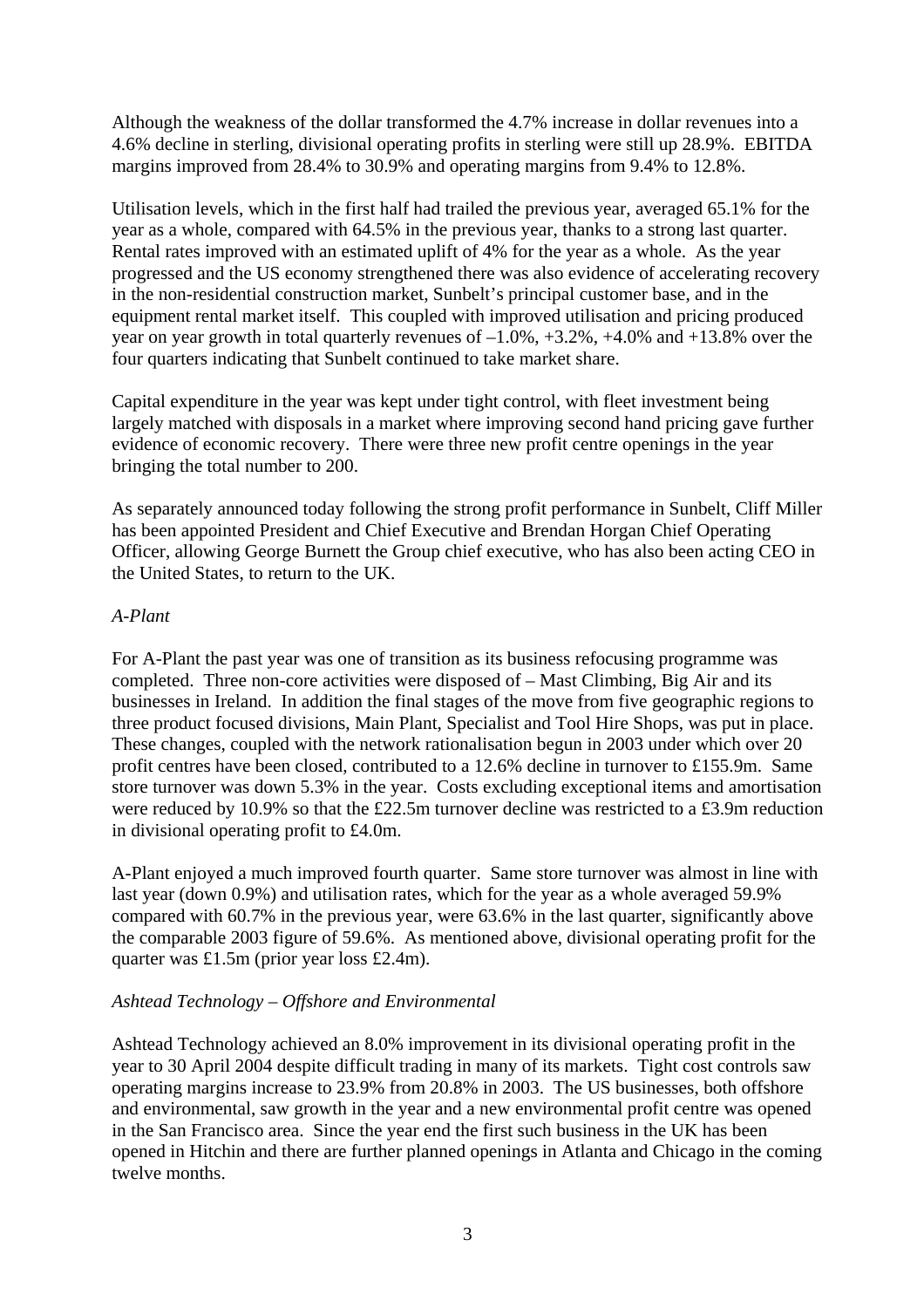### Interest and exceptional items

Interest costs before exceptional items declined to £36.6m (2003 - £40.9m) reflecting lower average borrowings and the weakness of the US dollar. Exceptional items totalled £31.5m and principally related to costs incurred in connection with the extension of the maturity of the Company's senior debt facilities.

## Cash flow

The Group continued to generate strong cash flow. Net free cash inflow for the year (as defined) was £56.6m up 46% from £38.9m in the previous year. Net debt was reduced by £95.6m reflecting this cash generation and the weakness of the dollar. At constant exchange rates the reduction was £53.6m.

Capital expenditure during the year was reduced in line with market conditions. The total for the year was £72.3m (2003 - £85.5m) of which £64.1m (2003 - £71.0m) was spent on the rental fleet. It is anticipated that capital expenditure in the coming year will rise to approximately £100m, in line with the depreciation charge. The average age of the Group's fleet at 30 April 2004 was 46 months (43 months in the UK and 48 months in total for the US but, when the longer-life aerial work platform fleet is excluded, the average fleet age for the rest of the US fleet reduces to 35 months). Profits on disposal of fixed assets were £6.2m up from £3.0m in the previous year.

#### Current trading and outlook

The improving turnover performance, seen in the last quarter of the financial year, continued in the months of May and June. Sunbelt's dollar revenues grew 10.9% while A-Plant achieved like for like growth of 2.4%.

While a further weakening of the US dollar and the prospect of higher interest rates could have some negative impact, the Board is encouraged by the improving trends in its businesses and in the markets in which they operate, and believes that further progress should be achieved in the coming year.

### -o0o-

There will be a presentation today to equity analysts at 9.30am at the offices of JPMorgan at 60 Victoria Embankment, London EC4 (entrance on John Carpenter Street). A simultaneous webcast of the meeting and a copy of the slides will be available through the Company's website, [www.ashtead-group.com](http://www.ashtead-group.com/). A recorded playback will also be available shortly after the meeting.

| Contacts:                           |                          |               |
|-------------------------------------|--------------------------|---------------|
| Cob Stenham                         | Non-executive Chairman   | 020 7299 5562 |
| George Burnett                      | Chief executive          | 01372 362300  |
| Ian Robson                          | Finance director         |               |
| David Trenchard<br>William Davidson | ) Tulchan Communications | 020 7353 4200 |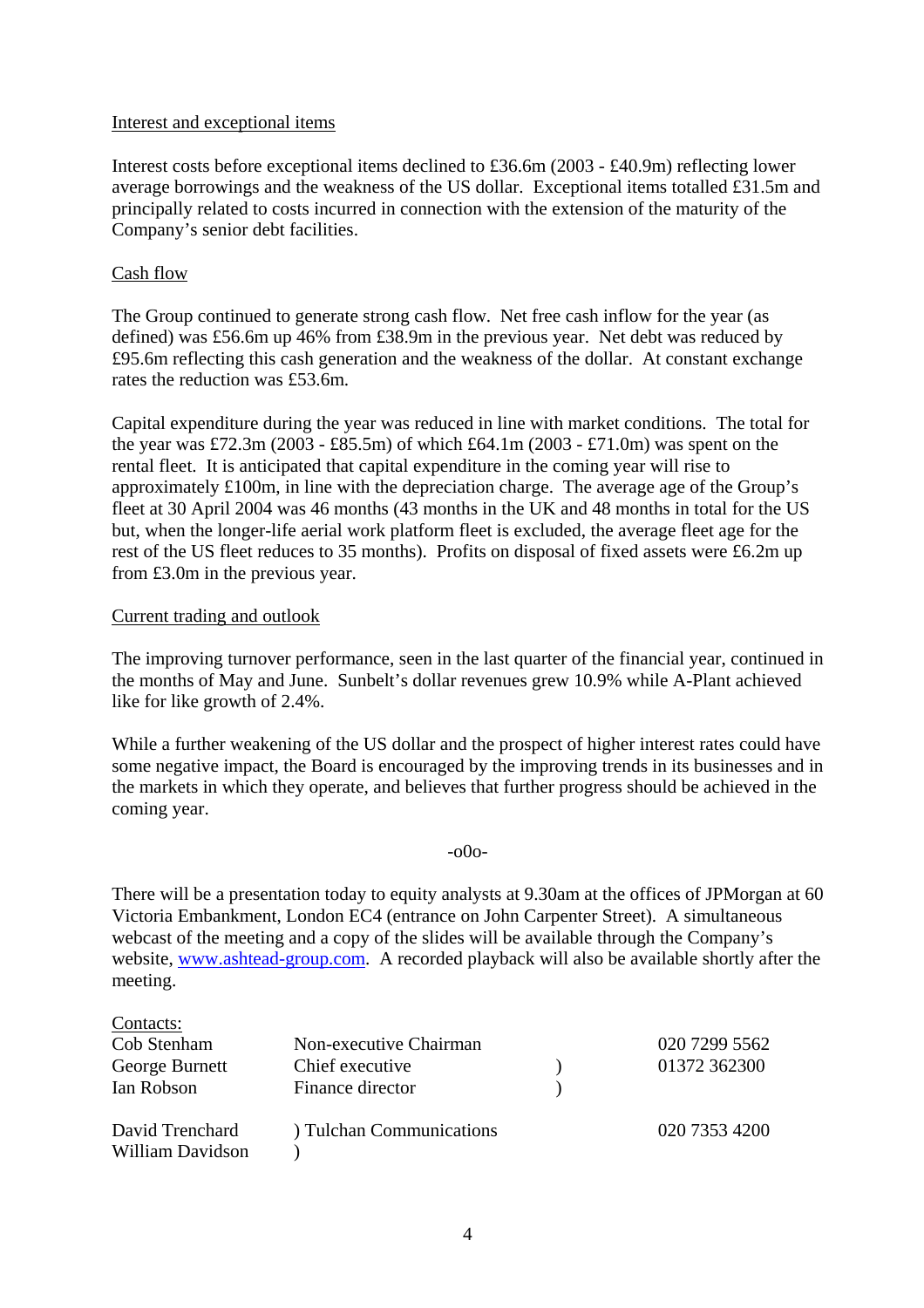# **SUPPLEMENTAL FINANCIAL INFORMATION**

# **Divisional performance**

| Fourth quarter                                                    | Turnover     |              | <b>EBITDA</b>      |             | Profit      |             |
|-------------------------------------------------------------------|--------------|--------------|--------------------|-------------|-------------|-------------|
|                                                                   | 2004         | 2003         | 2004               | 2003        | 2004        | <u>2003</u> |
|                                                                   | $\pounds$ m  | $\pounds$ m  | $\pounds$ m        | $\pounds$ m | $\pounds$ m | $\pounds$ m |
| Sunbelt Rentals in \$m                                            | <u>143.1</u> | <u>125.7</u> | $\underline{45.2}$ | 29.5        | 20.2        | 3.0         |
| Sunbelt Rentals in £m                                             | 78.1         | 79.1         | 24.7               | 18.5        | 11.0        | 1.8         |
| A-Plant                                                           | 37.5         | 41.3         | 10.0               | 7.8         | 1.5         | (2.4)       |
| <b>Ashtead Technology</b>                                         | 2.4          | 2.5          | 1.0                | 1.3         | 0.5         | 0.6         |
| Group central costs                                               |              |              | (0.7)              | (0.6)       | (1.0)       | (0.8)       |
|                                                                   | 118.0        | 122.9        | 35.0               | 27.0        | 12.0        | (0.8)       |
| Interest                                                          |              |              |                    |             | (8.9)       | (9.8)       |
| Profit/(loss) before exceptional items $\&$ goodwill amortisation |              |              |                    |             | 3.1         | (10.6)      |
| <b>Exceptional</b> items                                          |              |              |                    |             | (13.0)      | (14.1)      |
| Goodwill amortisation                                             |              |              |                    |             | (2.4)       | (2.2)       |
| Loss before tax                                                   |              |              |                    |             | (12.3)      | (26.9)      |

| Full year                                                         | Turnover          |             | <b>EBITDA</b> |             | Profit           |                    |
|-------------------------------------------------------------------|-------------------|-------------|---------------|-------------|------------------|--------------------|
|                                                                   | 2004              | 2003        | 2004          | 2003        | 2004             | <u>2003</u>        |
|                                                                   | $\pounds$ m       | $\pounds$ m | $\pounds$ m   | $\pounds$ m | $\pounds$ m      | $\pounds$ m        |
| Sunbelt Rentals in \$m                                            | $\frac{572.8}{2}$ | 547.0       | <u>176.8</u>  | 155.5       | $\frac{73.3}{2}$ | $\underline{51.5}$ |
| Sunbelt Rentals in £m                                             | 333.1             | 349.1       | 102.8         | 99.3        | 42.4             | 32.9               |
| A-Plant                                                           | 155.9             | 178.4       | 43.2          | 48.9        | 4.0              | 7.9                |
| <b>Ashtead Technology</b>                                         | 11.3              | 12.0        | 5.7           | 6.1         | 2.7              | 2.5                |
| Group central costs                                               |                   |             | (4.7)         | (4.2)       | (4.9)            | (4.2)              |
|                                                                   | 500.3             | 539.5       | <u>147.0</u>  | 150.1       | 44.2             | 39.1               |
| Interest                                                          |                   |             |               |             | (36.6)           | (40.9)             |
| Profit/(loss) before exceptional items $\&$ goodwill amortisation |                   |             |               |             | 7.6              | (1.8)              |
| <b>Exceptional</b> items                                          |                   |             |               |             | (31.5)           | (31.4)             |
| Goodwill amortisation                                             |                   |             |               |             | (9.2)            | (9.0)              |
| Loss before tax                                                   |                   |             |               |             | (33.1)           | (42.2)             |
| <u>Fixed assets – rental equipment additions</u>                  |                   |             |               |             | 2004             | 2003               |
|                                                                   |                   |             |               |             | $\pounds$ m      | $\pounds$ m        |
| <b>Sunbelt Rentals</b>                                            |                   |             |               |             | 31.8             | 45.8               |
| A-Plant                                                           |                   |             |               |             | 29.8             | 22.4               |
| <b>Ashtead Technology</b>                                         |                   |             |               |             | 2.5              | 2.8                |
| Total rental equipment                                            |                   |             |               |             | 64.1             | 71.0               |
| Other fixed assets                                                |                   |             |               |             | 8.2              | <u>14.5</u>        |
| Total additions                                                   |                   |             |               |             | 72.3             | 85.5               |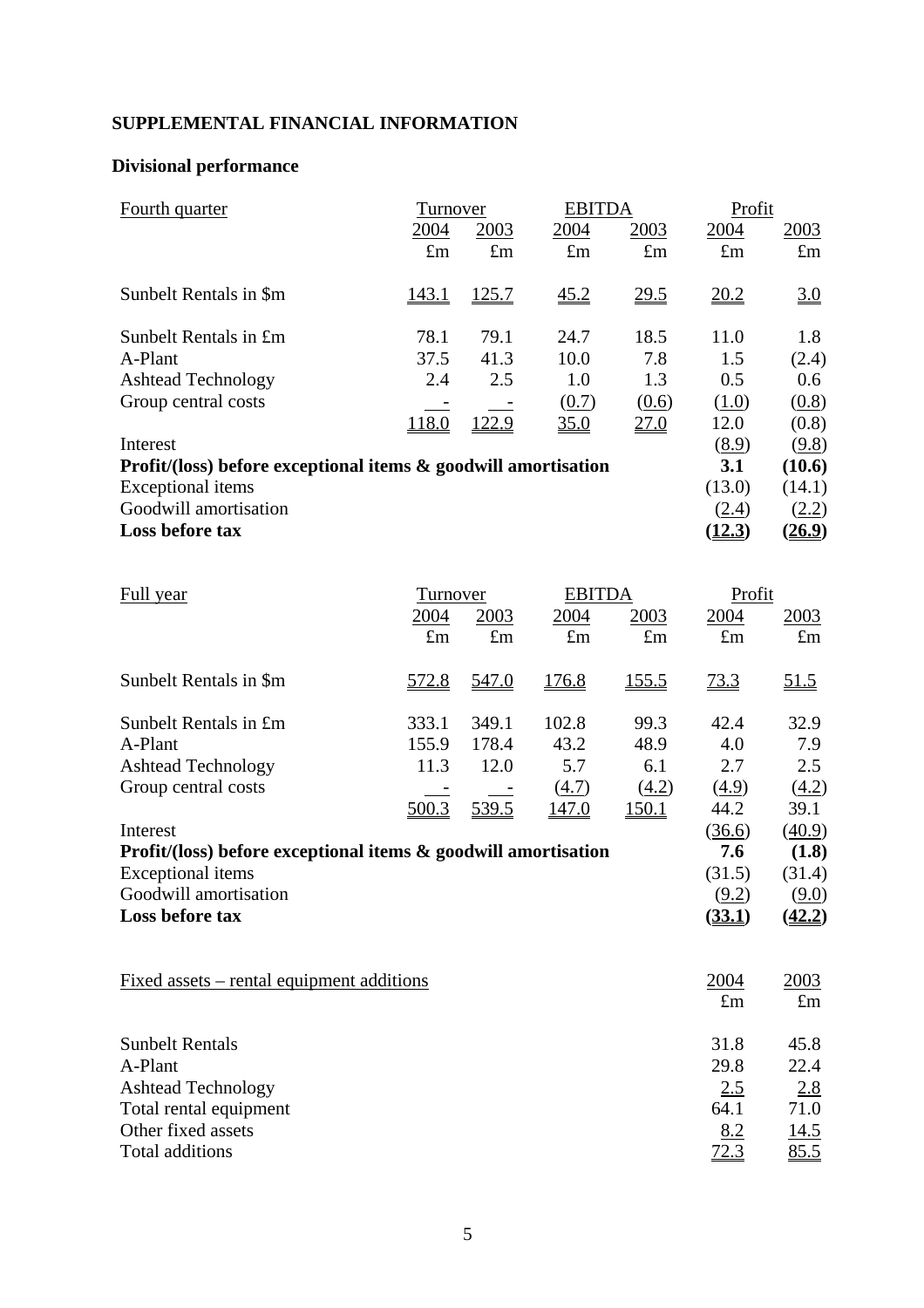# **SUPPLEMENTAL FINANCIAL INFORMATION**

| Summarised cash flow statement                                                   | 2004         | 2003         |
|----------------------------------------------------------------------------------|--------------|--------------|
|                                                                                  | $\pounds$ m  | $\pounds$ m  |
| <b>EBITDA</b> before exceptional items                                           | 147.0        | <u>150.1</u> |
| Cash inflow from operations before exceptional items                             | 140.0        | 157.3        |
| Cash efficiency ratio*                                                           | 95.2%        | 104.8%       |
| Capital expenditure                                                              | (82.9)       | (107.1)      |
| Proceeds from sale of used rental equipment                                      | 32.3         | 29.4         |
| Tax received                                                                     | 0.1          | 0.7          |
| Free cash flow before interest                                                   | 89.5         | 80.3         |
| Interest paid (excluding exceptional interest)                                   | (32.9)       | (41.4)       |
| Free cash flow after interest                                                    | 56.6         | 38.9         |
| Acquisitions and disposals                                                       | 15.2         | (0.8)        |
| <b>Exceptional costs</b>                                                         | (18.2)       | (7.6)        |
| Dividends paid                                                                   |              | (9.3)        |
| <b>Reduction in total debt</b>                                                   | 53.6         | 21.2         |
| * Cash inflow from operations before exceptional items as a percentage of EBITDA |              |              |
| Net debt                                                                         | 2004         | 2003         |
|                                                                                  | $\pounds$ m  | $\pounds$ m  |
| First priority senior secured bank debt and overdraft                            | 226.1        | 422.9        |
| Finance lease obligations                                                        | 12.1         | 22.4         |
| 12% second priority senior secured notes, due 2014                               | 115.6        |              |
| 5.25% unsecured convertible loan note, due 2008                                  | <u>130.6</u> | 129.8        |
|                                                                                  | 484.4        | 575.1        |
| Cash at bank and in hand                                                         | (9.9)        | (10.3)       |
|                                                                                  | 474.5        | 564.8        |
| Non-recourse finance received under debtors securitisation                       | 52.2         | 57.5         |
|                                                                                  | <u>526.7</u> | 622.3        |
|                                                                                  |              |              |

# Operating statistics at 30 April 2004

|                           | Profit centre numbers | Staff numbers |       |       |
|---------------------------|-----------------------|---------------|-------|-------|
|                           | 2004                  | 2003          | 2004  | 2003  |
| <b>Sunbelt Rentals</b>    | 200                   | 193           | 3,697 | 3,671 |
| A-Plant                   | 220                   | 249           | 2,043 | 2,314 |
| <b>Ashtead Technology</b> | 8                     |               | 79    | 81    |
| Corporate office          |                       |               | 14    | 12    |
| Group                     |                       | 449           | 5,833 | 6,078 |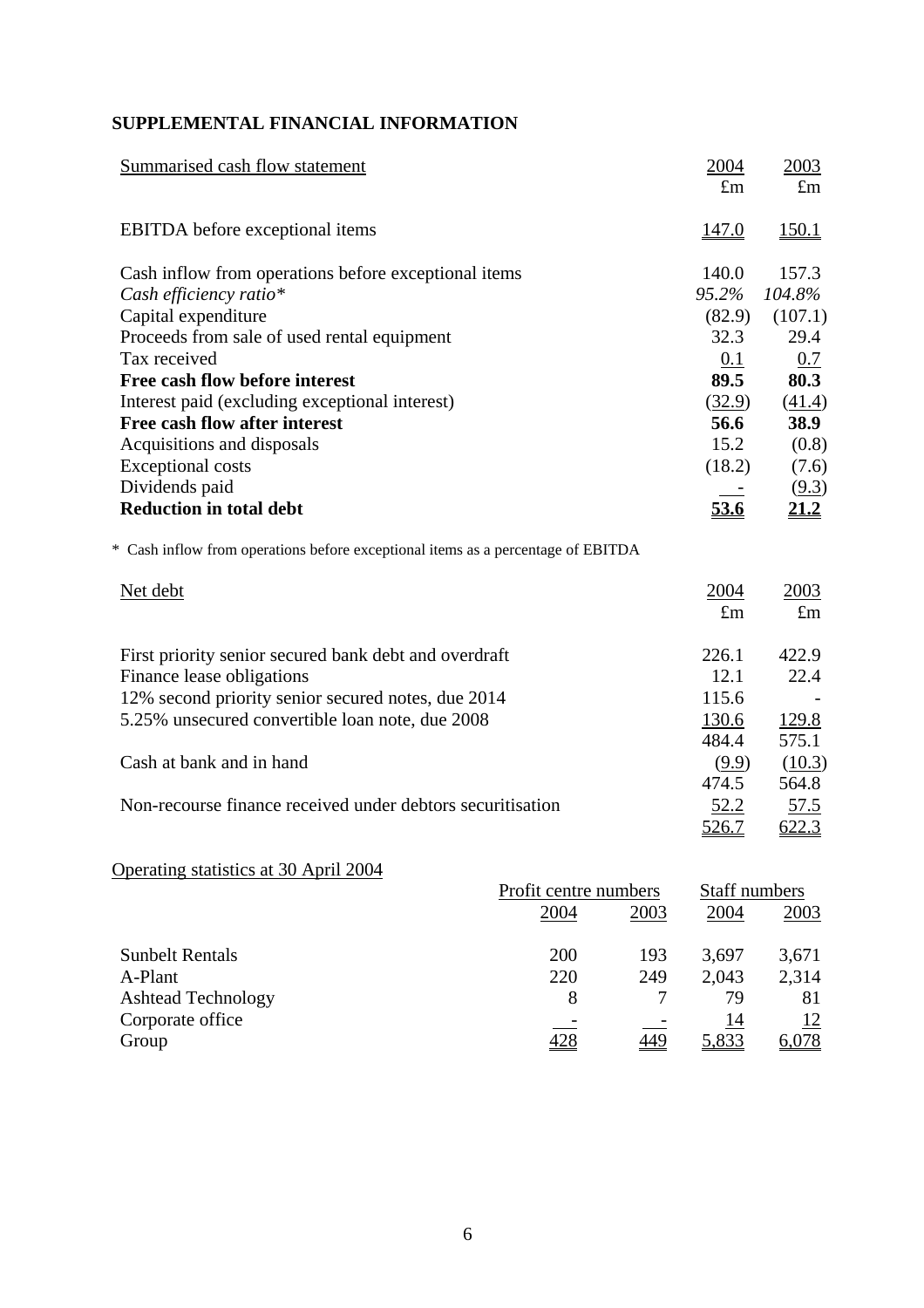# **CONSOLIDATED PROFIT & LOSS ACCOUNT FOR THE YEAR ENDED 30 APRIL**

|                                                                                                                |               | 2004         |              |               | 2003         |              |
|----------------------------------------------------------------------------------------------------------------|---------------|--------------|--------------|---------------|--------------|--------------|
|                                                                                                                | <b>Before</b> | Goodwill     |              | <b>Before</b> | Goodwill     |              |
|                                                                                                                | goodwill      | amortisation |              | goodwill      | amortisation |              |
|                                                                                                                | amortisation  | $\&$         |              | amortisation  | $\&$         |              |
|                                                                                                                | & exceptional | exceptional  |              | & exceptional | exceptional  |              |
|                                                                                                                | <u>items</u>  | items        | Total        | <u>items</u>  | items        | <b>Total</b> |
|                                                                                                                | $\pounds$ m   | $\pounds$ m  | $\pounds$ m  | $\pounds$ m   | $\pounds$ m  | $\pounds$ m  |
|                                                                                                                |               |              |              | (restated)    | (restated)   | (restated)   |
| <b>Turnover</b>                                                                                                | 500.3         | (3.3)        | 497.0        | <u>539.5</u>  | $\equiv$     | <u>539.5</u> |
| <b>Operating profit</b>                                                                                        | 44.2          | (28.0)       | 16.2         | 39.1          | (38.5)       | 0.6          |
| Loss on sale of businesses                                                                                     |               | (3.8)        | (3.8)        |               |              |              |
| Interest payable and similar                                                                                   |               |              |              |               |              |              |
| charges                                                                                                        | (36.6)        | (8.9)        | (45.5)       | (40.9)        | (1.9)        | (42.8)       |
| <b>Loss on ordinary activities</b>                                                                             |               |              |              |               |              |              |
| before taxation                                                                                                | 7.6           | (40.7)       | (33.1)       | (1.8)         | (40.4)       | (42.2)       |
| Taxation on loss on                                                                                            |               |              |              |               |              |              |
| ordinary activities:                                                                                           |               |              |              |               |              |              |
| - current tax                                                                                                  | 0.3           |              | 0.3          | (0.3)         |              | (0.3)        |
| - deferred tax                                                                                                 | (10.5)        | 8.5          | (2.0)        | 0.7           | 8.6          | 9.3          |
|                                                                                                                | (10.2)        | 8.5          | (1.7)        | 0.4           | 8.6          | 9.0          |
| Loss for the financial year                                                                                    |               |              |              |               |              |              |
| transferred from reserves                                                                                      | (2.6)         | (32.2)       | (34.8)       | (1.4)         | (31.8)       | (33.2)       |
| Basic and diluted loss per share                                                                               |               |              | (10.8p)      |               |              | (10.3p)      |
| Reconciliation of operating                                                                                    |               |              |              |               |              |              |
| profit to EBITDA                                                                                               |               |              |              |               |              |              |
| Operating profit                                                                                               | 44.2          | (28.0)       | 16.2         | 39.1          | (38.5)       | 0.6          |
| Depreciation & amortisation                                                                                    | 102.8         | 11.5         | 114.3        | 111.0         | 14.8         | 125.8        |
| <b>EBITDA</b>                                                                                                  | 147.0         | (16.5)       | <u>130.5</u> | 150.1         | (23.7)       | <u>126.4</u> |
| EBITDA is presented here as an additional performance measure as it is commonly used by investors and lenders. |               |              |              |               |              |              |
| <b>CONSOLIDATED STATEMENT OF TOTAL RECOGNISED GAINS</b>                                                        |               |              |              |               | 2004         | <u>2003</u>  |
| AND LOSSES FOR THE YEAR ENDED 30 APRIL                                                                         |               |              |              |               | $\pounds$ m  | $\pounds$ m  |
| Loss for the financial year                                                                                    |               |              |              |               | (34.8)       | (33.2)       |
| Foreign currency translation differences                                                                       |               |              |              |               | 4.9          | (0.4)        |
| Total recognised gains and losses in the year                                                                  |               |              |              |               | (29.9)       | (33.6)       |

# **SUMMARY OF MOVEMENTS IN SHAREHOLDERS' FUNDS**  $2004$  2003

| Total recognised gains and losses in the year                                 | (29.9)   | (33.6) |
|-------------------------------------------------------------------------------|----------|--------|
| Goodwill transferred to profit and loss account in respect of businesses sold | 2.3      |        |
| Share capital subscribed                                                      | $\equiv$ | 0.1    |
| Net decrease in shareholders' funds in the year                               | (27.6)   | (33.5) |
| Shareholders' funds at the beginning of the year as restated                  | 159.4    | 192.9  |
| Closing shareholders' funds                                                   | 131.8    | 159.4  |

Total recognised gains and losses in the year  $\sqrt{(29.9)}$  (33.6)

£m £m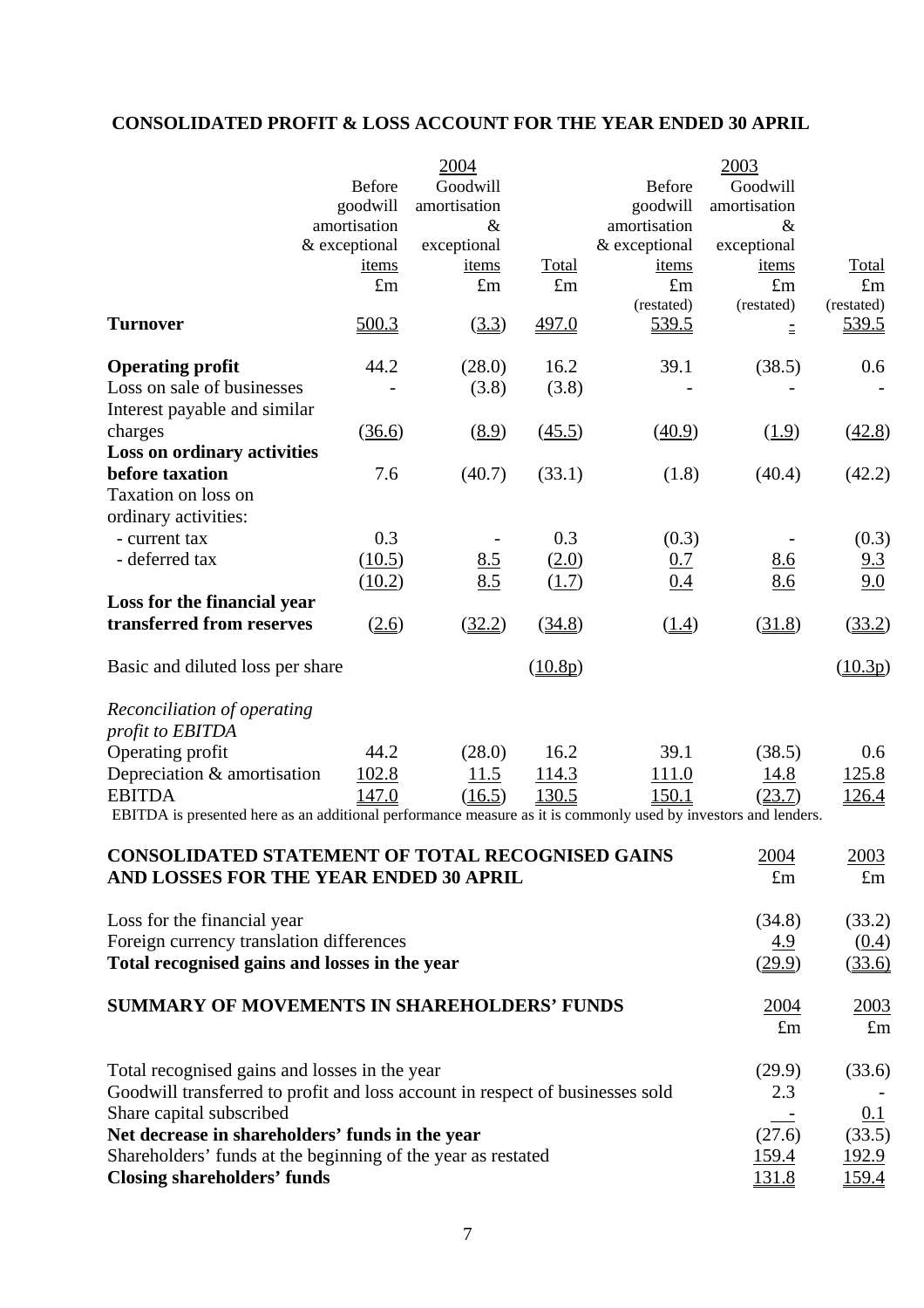# **CONSOLIDATED BALANCE SHEET AT 30 APRIL**

|                                                          | 2004         | 2003         |
|----------------------------------------------------------|--------------|--------------|
|                                                          | $\pounds$ m  | $\pounds$ m  |
|                                                          |              | (restated)   |
| <b>Fixed assets</b>                                      |              |              |
| Intangible assets:                                       |              |              |
| - goodwill                                               | 142.9        | 152.0        |
| Tangible fixed assets:                                   |              |              |
| - rental equipment                                       | 469.7        | 577.5        |
| - other fixed assets                                     | 65.8         | 74.0         |
|                                                          | 535.5        | 651.5        |
|                                                          | 678.4        | 803.5        |
| <b>Current assets</b>                                    |              |              |
| <b>Stock</b>                                             | 15.1         | 11.6         |
| Trade debtors subject to non-recourse financing          | 82.4         | 88.0         |
| Non-recourse financing received                          | (52.2)       | (57.5)       |
| Trade debtors net of non-recourse financing              | 30.2         | 30.5         |
| Other trade debtors, prepayments & accrued income        | 11.7         | 16.3         |
| Cash at bank and in hand                                 | 9.9          | 10.3         |
|                                                          | 66.9         | 68.7         |
| Creditors - amounts falling due within one year          |              |              |
| Bank loans, overdrafts and finance lease obligations     | (15.6)       | (10.6)       |
| Trade and other creditors                                | (77.3)       | (92.2)       |
|                                                          | (92.9)       | (102.8)      |
| <b>Net current liabilities</b>                           | (26.0)       | (34.1)       |
| <b>Total assets less current liabilities</b>             | 652.4        | 769.4        |
| Creditors - amounts falling due after more than one year |              |              |
| 5.25% unsecured convertible loan note, due 2008          | (130.6)      | (129.8)      |
| Bank and other loans                                     | (338.2)      | (434.7)      |
| Trade and other creditors                                | (9.4)        |              |
|                                                          | (478.2)      | (564.5)      |
| <b>Provision for liabilities and charges</b>             |              |              |
| Deferred taxation                                        | (27.7)       | (28.6)       |
| Other provisions                                         | (14.7)       | (16.9)       |
|                                                          | (42.4)       | (45.5)       |
| <b>Total net assets</b>                                  | 131.8        | <u>159.4</u> |
| <b>Capital and reserves</b>                              |              |              |
| Called up share capital                                  | 32.6         | 32.6         |
| Share premium account                                    | 100.7        | 100.7        |
| <b>Revaluation reserve</b>                               | 0.5          | 0.5          |
| Own shares held by ESOT                                  | (1.6)        | (1.6)        |
| Profit and loss account                                  | (0.4)        | 27.2         |
| <b>Total equity shareholders' funds</b>                  | <u>131.8</u> | <u>159.4</u> |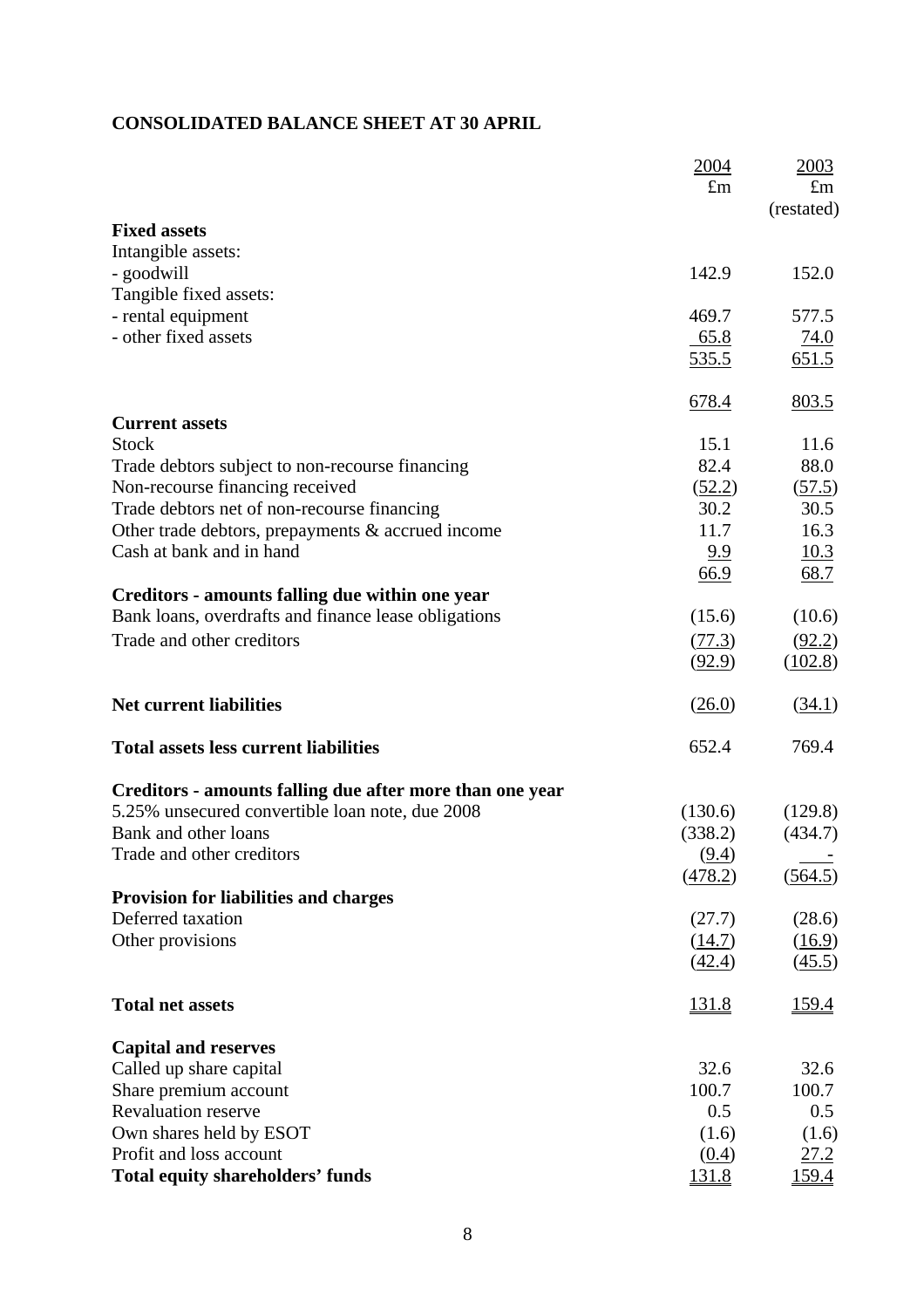# **CONSOLIDATED CASH FLOW STATEMENT FOR THE YEAR ENDED 30 APRIL**

|                                                                                 | $\pounds$ m | 2004<br>$\pounds$ m | $\pounds$ m | 2003<br>$\pounds$ m |
|---------------------------------------------------------------------------------|-------------|---------------------|-------------|---------------------|
|                                                                                 |             |                     |             |                     |
| Net cash inflow from operating activities                                       |             |                     |             |                     |
| Cash inflow before exceptional items                                            |             | 140.0               |             | 157.3               |
| <b>Exceptional costs</b><br>Movement in non-recourse finance received           |             | (11.1)              |             | (4.4)               |
| under trade debtors securitisation                                              |             | (2.2)               |             | <u>57.4</u>         |
| Net cash inflow from operating activities                                       |             | 126.7               |             | 210.3               |
| <b>Returns on investments and servicing of</b>                                  |             |                     |             |                     |
| <b>Finance</b>                                                                  |             |                     |             |                     |
| Interest paid                                                                   | (32.9)      |                     | (41.4)      |                     |
| Exceptional bank facility costs<br>Net cash outflow from returns on investments | (7.1)       |                     | (3.2)       |                     |
| and servicing of finance                                                        |             | (40.0)              |             | (44.6)              |
| <b>Taxation</b> inflow                                                          |             | 0.1                 |             | 0.7                 |
| Capital expenditure and financial investment                                    |             |                     |             |                     |
| Purchase of tangible fixed assets                                               | (82.9)      |                     | (107.1)     |                     |
| Sale of tangible fixed assets                                                   | 32.3        |                     | 29.4        |                     |
| Net cash outflow from capital expenditure and                                   |             |                     |             |                     |
| financial investment                                                            |             | (50.6)              |             | (77.7)              |
| Acquisitions $\&$ disposals inflow/(outflow)                                    |             | 15.2                |             | (0.8)               |
| Equity dividends paid                                                           |             |                     |             | (9.3)               |
| Net cash inflow before management of                                            |             |                     |             |                     |
| liquid resources and financing                                                  |             | 51.4                |             | 78.6                |
| <b>Financing</b>                                                                |             |                     |             |                     |
| Issue of ordinary share capital                                                 |             |                     | 0.1         |                     |
| Drawdown of loans                                                               | 115.6       |                     | 11.9        |                     |
| Redemption of loans                                                             | (156.6)     |                     | (65.8)      |                     |
| Increase in cash collateral balances                                            | (2.6)       |                     | (3.7)       |                     |
| Capital element of finance lease payments<br>Net cash outflow from financing    | (8.6)       | (52.2)              | (11.9)      | (69.4)              |
|                                                                                 |             |                     |             |                     |
| (Decrease)/increase in cash                                                     |             | (0.8)               |             | <u>9.2</u>          |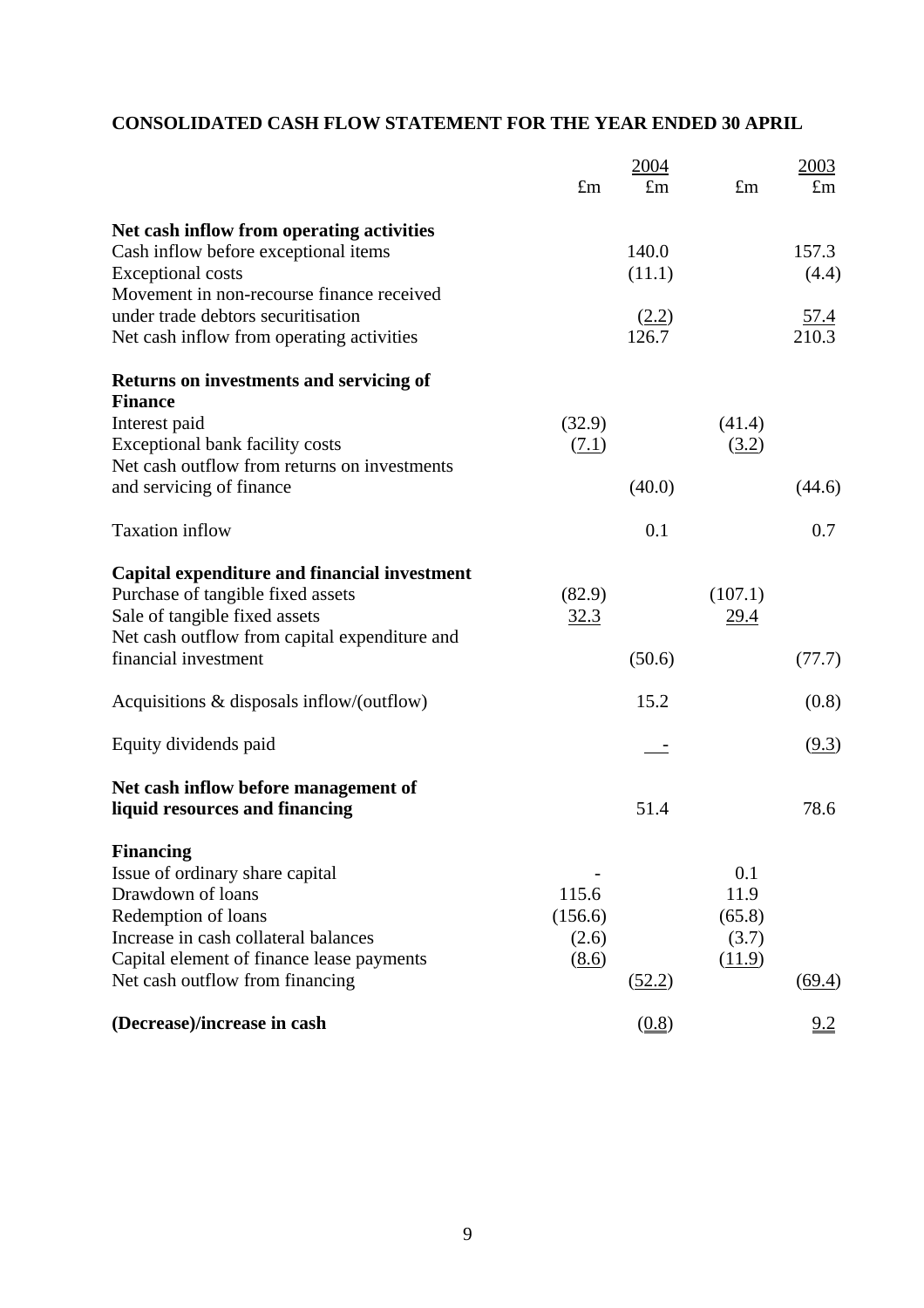# **NOTES TO THE PRELIMINARY STATEMENT**

- 1. This preliminary announcement of the results for the year ended 30 April 2004 is an excerpt from the forthcoming 2004 Annual Report & Accounts and does not constitute the statutory accounts for either 2003/4 or 2002/3 for the purposes of section 240 (3) of the Companies Act 1985. The 2003/4 figures are extracted from the audited accounts for that year which have not yet been filed with Companies House. The comparative figures are derived from the latest published financial statements that have been delivered to the Registrar of Companies. The auditors' reports in respect of both years were unqualified and do not contain a statement under section 237 of the Companies Act 1985.
- 2. The audited accounts for the year ended 30 April 2004 have been prepared using consistent accounting policies to those applied in the statutory accounts for the year ended 30 April 2003 except that the provisions of UITF Abstract 38 'Accounting for ESOP Trusts' have been adopted in the year with the effect that the cost of shares held by the employee share ownership trust are now presented as a deduction from shareholders' equity. Additionally the Group profit and loss account is now presented using the type of expenditure format provided for by the Companies Act 1985 in order to provide greater clarity about the main components of the Group's cost base to users of the accounts.
- 3. The duly authorised Board committee has approved this preliminary announcement.
- 4. Operating costs

|                                | 2004          |              |                     | 2003          |               |             |
|--------------------------------|---------------|--------------|---------------------|---------------|---------------|-------------|
|                                | <b>Before</b> | Goodwill     |                     | <b>Before</b> |               |             |
|                                | goodwill      | amortisation |                     | goodwill      | Goodwill      |             |
|                                | amortisation  | $\&$         |                     | amortisation  | amortisation  |             |
|                                | & exceptional | exceptional  |                     | & exceptional | & exceptional |             |
|                                | items         | items        | Total               | items         | items         | Total       |
|                                | £m            | $\pounds$ m  | $\pounds$ m         | $\pounds$ m   | £m            | $\pounds$ m |
| Staff costs:                   |               |              |                     |               |               |             |
| <b>Salaries</b>                | 153.7         | 0.5          | 154.2               | 167.1         | 0.5           | 167.6       |
| Social security costs          | 13.1          |              | 13.1                | 15.2          |               | 15.2        |
| Other pension costs            | 3.7           |              | <u>3.7</u>          | <u>3.8</u>    |               | 3.8         |
|                                | 170.5         | 0.5          | 171.0               | <u>186.1</u>  | 0.5           | 186.6       |
| Depreciation and amortisation: |               |              |                     |               |               |             |
| Depreciation                   | 102.8         | 2.3          | 105.1               | 111.0         | 5.8           | 116.8       |
| Goodwill amortisation          |               | 9.2          | 9.2                 |               | 9.0           | 9.0         |
|                                | 102.8         | 11.5         | 114.3               | 111.0         | 14.8          | 125.8       |
| Other costs:                   |               |              |                     |               |               |             |
| Vehicle costs                  | 47.5          |              | 47.5                | 50.8          | -             | 50.8        |
| Spares, consumables and        |               |              |                     |               |               |             |
| external repairs               | 36.3          |              | 36.3                | 41.6          |               | 41.6        |
| <b>Facilities</b> costs        | 28.9          | 1.4          | 30.3                | 30.8          | 1.4           | 32.2        |
| Refinancing costs              |               | 10.9         | 10.9                |               | 5.6           | 5.6         |
| Other external charges         | 75.3          | <u>1.4</u>   | 76.7                | 82.8          | 16.5          | 99.3        |
|                                | <u>188.0</u>  | 13.7         | 201.7               | 206.0         | 23.5          | 229.5       |
| Other operating income:        |               |              |                     |               |               |             |
| Profit on disposal of          |               |              |                     |               |               |             |
| fixed assets                   | (5.2)         | (1.0)        | $\underline{(6.2)}$ | (2.7)         | (0.3)         | (3.0)       |
|                                | <u>456.1</u>  | <u>24.7</u>  | 480.8               | 500.4         | 38.5          | 538.9       |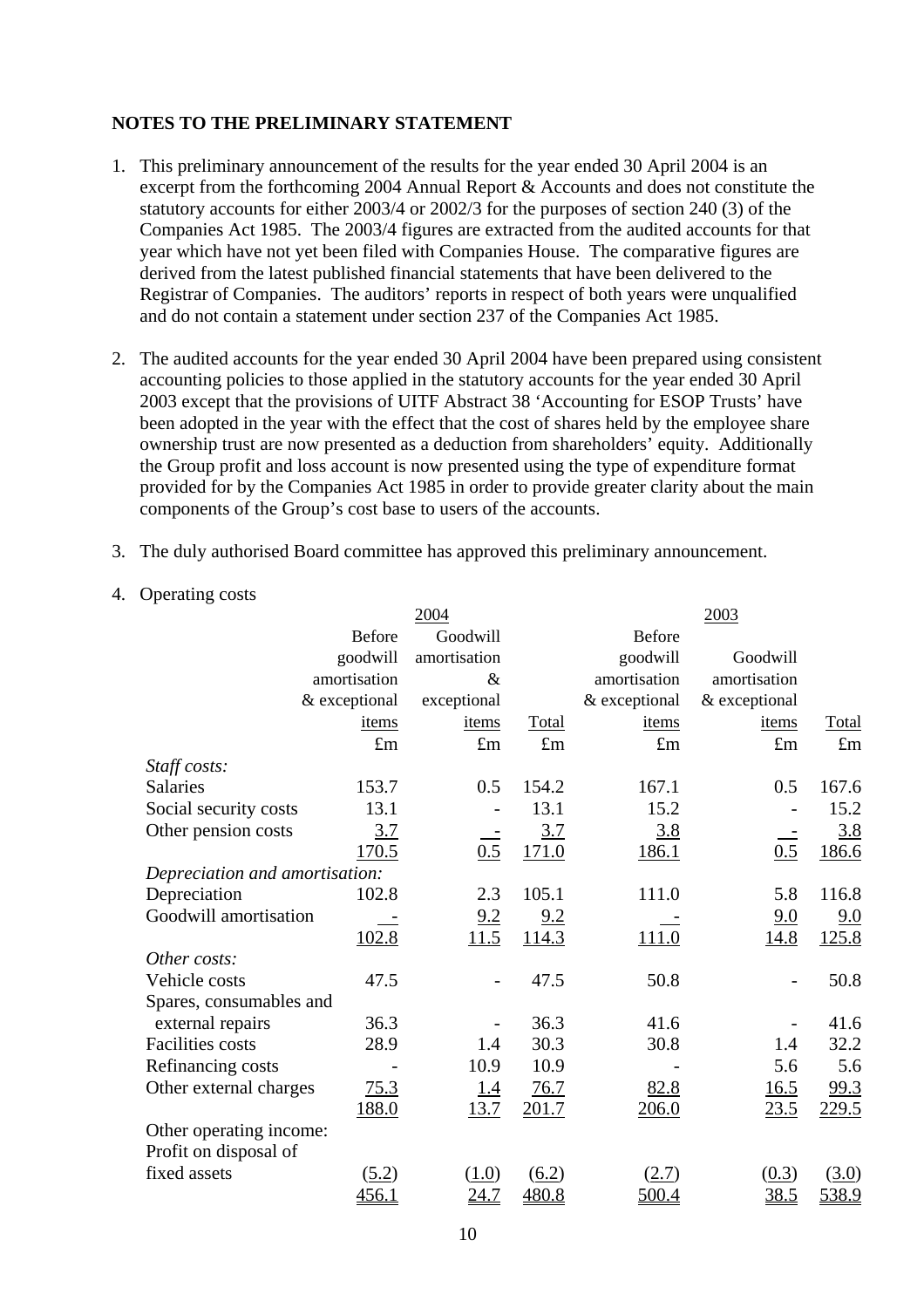# 5. Segmental analysis

|                        | Turnover          |             |              | Operating profit |              |             |               |
|------------------------|-------------------|-------------|--------------|------------------|--------------|-------------|---------------|
|                        |                   |             |              | <b>Before</b>    | Goodwill     |             |               |
|                        |                   |             |              | goodwill         | amortisation |             |               |
|                        |                   |             |              | amortisation &   | &            |             |               |
|                        | Before            | Exceptional |              | exceptional      | exceptional  |             | Net           |
|                        | exceptional items | items       | <b>Total</b> | items            | items        | Total       | assets        |
|                        | $\pounds$ m       | $\pounds$ m | $\pounds$ m  | $\pounds$ m      | $\pounds$ m  | $\pounds$ m | $\pounds$ m   |
| 2004                   |                   |             |              |                  |              |             |               |
| <b>Sunbelt Rentals</b> | 333.1             | (3.3)       | 329.8        | 42.4             | (23.8)       | 18.6        | 490.2         |
| A-Plant                | 155.9             |             | 155.9        | 4.0              | (4.0)        |             | 186.6         |
| Technology             | 11.3              |             | 11.3         | 2.7              | (0.2)        | 2.5         | 9.4           |
| Corporate costs        |                   |             |              | (4.9)            |              | (4.9)       |               |
| Central items*         |                   |             |              |                  |              |             | (554.4)       |
|                        | 500.3             | (3.3)       | 497.0        | 44.2             | (28.0)       | 16.2        | <u>131.8</u>  |
| 2003                   |                   |             |              |                  |              |             |               |
| <b>Sunbelt Rentals</b> | 349.1             |             | 349.1        | 32.9             | (28.8)       | 4.1         | 581.0         |
| A-Plant                | 178.4             |             | 178.4        | 7.9              | (8.9)        | (1.0)       | 218.0         |
| Technology             | 12.0              |             | 12.0         | 2.5              | (0.5)        | 2.0         | 11.3          |
| Corporate costs        |                   |             |              | (4.2)            | (0.3)        | (4.5)       |               |
| Central items*         |                   |             |              |                  |              |             | (650.9)       |
|                        | <u>539.5</u>      | Ξ           | 539.5        | <u>39.1</u>      | (38.5)       | 0.6         | <u> 159.4</u> |

\* net borrowings, non recourse funding under the debtors securitisation and deferred taxation

# 6. Interest payable and similar charges

|                                                             | 2004<br>$\pounds$ m | 2003<br>$\mathbf{f}_{\text{m}}$ |
|-------------------------------------------------------------|---------------------|---------------------------------|
| Bank interest payable                                       | 24.1                | 28.3                            |
| Funding cost on trade debtors' securitisation               | 3.2                 | 2.7                             |
| Interest on 5.25% unsecured convertible loan note, due 2008 | 8.1                 | 7.7                             |
| Interest payable on finance leases                          | 1.2                 | 2.2                             |
| Total interest payable before exceptional costs             | 36.6                | 40.9                            |
| Exceptional bank facility costs                             | 8.9                 | 1.9                             |
|                                                             | 45.5                | 42.8                            |
| Exceptional items<br>7.                                     |                     |                                 |
|                                                             | 2004                | 2003                            |
|                                                             | $\pounds$ m         | $\pounds$ m                     |
| Debt facility costs                                         | 20.6                | 7.5                             |
| UK business refocusing programme                            | 6.1                 | 7.4                             |
| Prior year impact of change in US estimation methods        | 5.3                 | 7.4                             |
| Prior year impact of the US accounting issue.               |                     | 9.4                             |
| US severance costs                                          | 0.5                 |                                 |
| Profit on sale of land and buildings                        | (1.0)               | (0.3)                           |
| Total exceptional items                                     | 31.5                | 31.4                            |
| Goodwill amortisation                                       | 9.2                 | 9.0                             |
|                                                             | 40.7                | 40.4                            |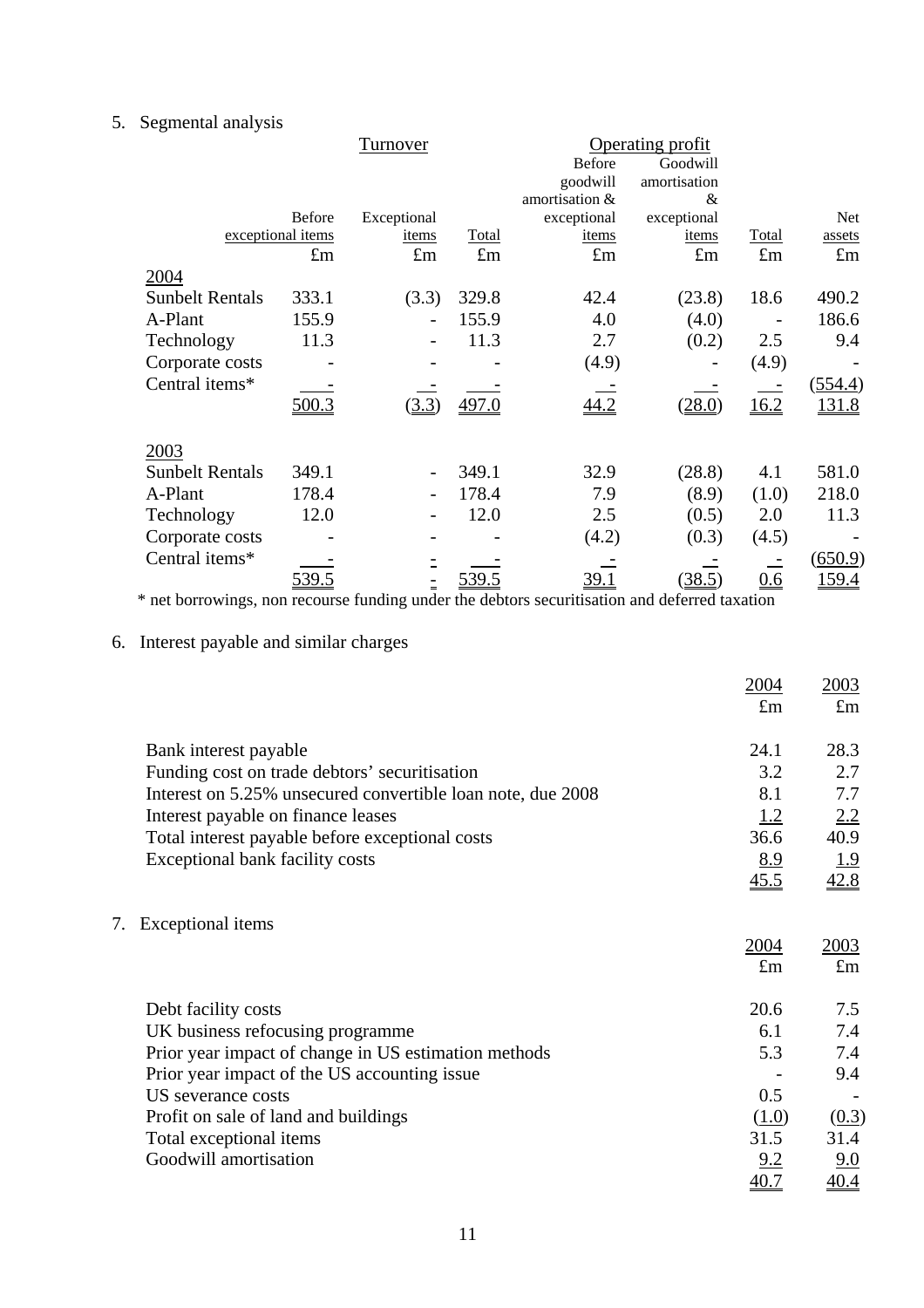Debt facility costs of £20.6m consist of: (i) £8.9m payable to providers of finance in connection with the waiver on 30 May 2003 by the bank group of the default under our senior secured credit facility and other debt facilities as a result of the accounting issues at Sunbelt Rentals; (ii) £2.2m of legal, accounting and advisory fees related to the waiver of the default; (iii) £6.7m of legal, accounting and advisory fees related to the partial refinancing of the senior secured credit facility through the issue of second priority senior secured notes; and (iv) £2.8m of other costs. Debt facility costs in 2003 comprised principally professional advisory costs related to resolving the defaults under the Company's debt facilities.

The non cash impairment charge of £6.1m in the year ended 30 April 2004 for the UK business refocusing programme is an adjustment to the charge of £7.4m recorded at 30 April 2003 and resulted from A-Plant's non-core asset disposal programme. The charge includes goodwill of £2.3m previously written off to reserves.

The non cash charge of £5.3m for the prior year impact of changes in US estimation methods in the year ended 30 April 2004 relates principally to adjustments of £3.3m to the methods of determining accrued and deferred revenue at 30 April 2003 and of £1.4m to recognise operating lease costs on a straight line basis over the life of the lease at 30 April 2003. Application of the revised methods had no impact on the Group's loss or cash flows for the year ended 30 April 2004 and is not expected to have any significant impact on the results of future periods. The charge of £7.4m in the year ended 30 April 2003 related to the adjustment arising from the refinement of the method of estimating the provision for self insured retained risk under Sunbelt's insurance policies at 30 April 2002.

The charge of £9.4m relating to the prior year impact of the US accounting issue in the year ended 30 April 2003 is comprised of the errors in the balance sheet at 30 April 2002. The US severance costs relate to the departure of the former President and Chief Executive Officer of Sunbelt Rentals.

Exceptional items are presented in the profit and loss account as follows:

|                                         | 2004        | 2003        |
|-----------------------------------------|-------------|-------------|
|                                         | $\pounds$ m | $\pounds$ m |
| Turnover                                | 3.3         |             |
| Staff costs                             | 0.5         | 0.5         |
| Depreciation                            | 2.3         | 5.8         |
| Other operating costs                   | 13.7        | 23.5        |
| Other operating income                  | (1.0)       | (0.3)       |
| Charged in arriving at operating profit | 18.8        | 29.5        |
| Loss on sale of businesses              | 3.8         |             |
| Interest payable and similar charges    | 8.9         | 1.9         |
|                                         | 31.5        |             |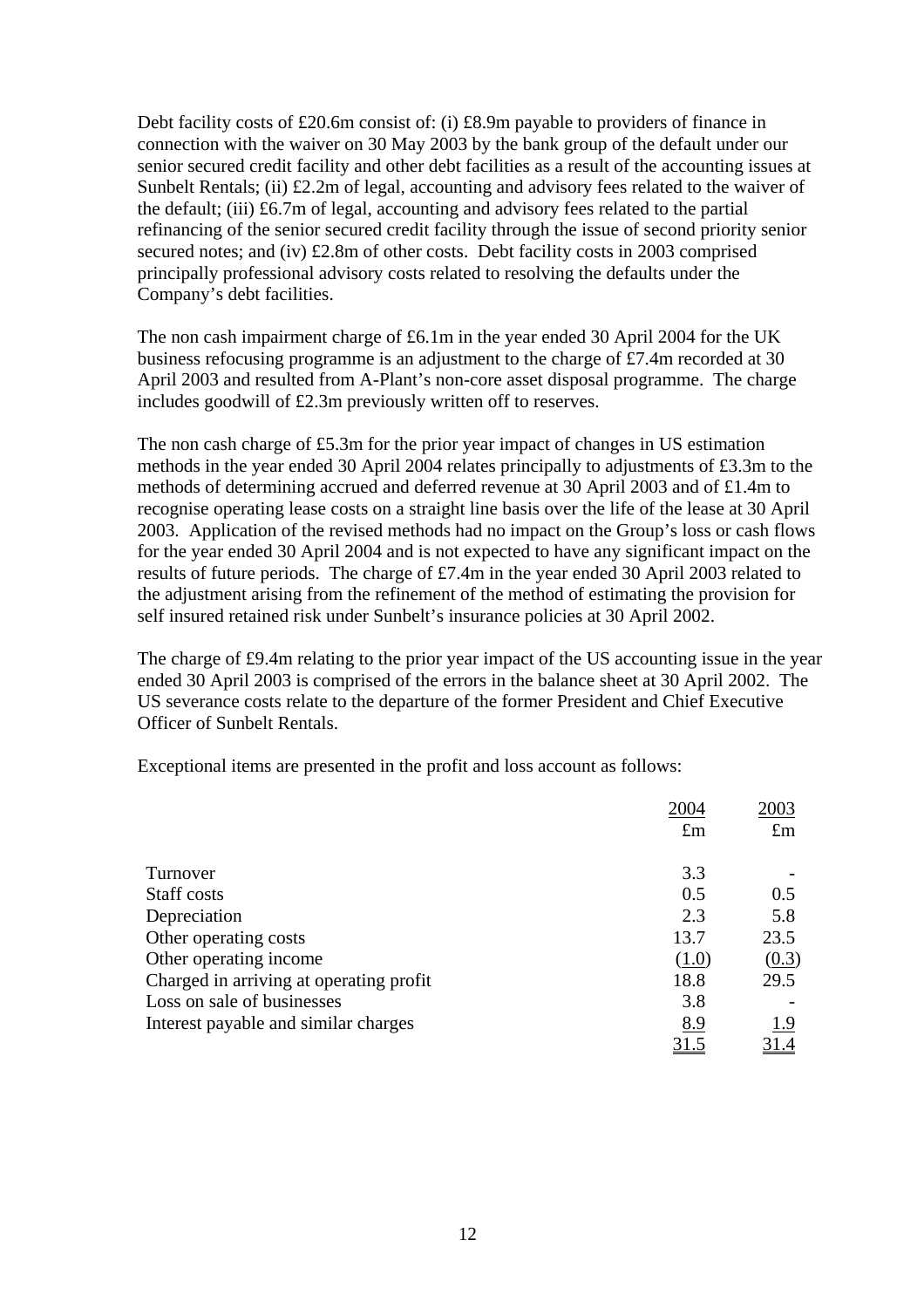## 8. Taxation

|                                                         | 2004        | 2003         |
|---------------------------------------------------------|-------------|--------------|
|                                                         | $\pounds$ m | $\pounds$ m  |
| UK Corporation tax at $30\%$ (2003 – 30%)               |             | (0.2)        |
| Overseas taxation                                       | (0.3)       | 0.5          |
| Total current tax (credit)/charge                       | (0.3)       | 0.3          |
| Deferred taxation credit - current year charge/(credit) | 0.9         | (4.8)        |
| - prior year charge/(credit)                            | 1.1         | (4.5)        |
|                                                         | 2.0         | (9.3)        |
|                                                         |             | <u>(9.0)</u> |

## 9. Loss per share

Loss per share for the year ended 30 April 2004 has been calculated based on the loss for the financial year and on 322,931,814 (2003: 322,716,194) ordinary shares, being the weighted average number of ordinary shares in issue during the year excluding the shares held by the ESOT. Diluted loss per share has been calculated using the loss for the financial year and the diluted number of shares (ignoring any potential issue of ordinary shares which would be anti-dilutive). These are calculated as follows:

|                                                                                                                         |               | 2004       |        |               | 2003       |        |
|-------------------------------------------------------------------------------------------------------------------------|---------------|------------|--------|---------------|------------|--------|
|                                                                                                                         | Loss for      | Weighted   | Per    | Loss for      | Weighted   | Per    |
|                                                                                                                         | the financial | average no | share  | the financial | average no | share  |
|                                                                                                                         | year          | of shares  | amount | year          | of shares  | amount |
|                                                                                                                         | $\pounds$ m   | million    | pence  | $\pounds$ m   | million    | pence  |
| As used in the calculation of<br>basic earnings per share<br>Outstanding share options<br>As used in the calculation of | (34.8)        | 322.9      | (10.8) | (33.2)        | 322.7      | (10.3) |
| diluted earnings per share                                                                                              | 34.8)         | 322.9      | (10.8) | (33.2)        | 322.       | 10.3)  |

### 10. Tangible fixed assets

| Net book value      | Rental equipment          | Other fixed | Total tangible |              |
|---------------------|---------------------------|-------------|----------------|--------------|
|                     | Held under finance leases | Owned       | assets         | fixed assets |
|                     | $\pounds$ m               | $\pounds$ m | $\pounds$ m    | $\pounds$ m  |
| At 1 May 2003       | 17.1                      | 560.4       | 74.0           | 651.5        |
| Reclassifications   | (1.1)                     | 0.9         | 0.2            |              |
| Exchange difference | (1.6)                     | (35.9)      | (3.2)          | (40.7)       |
| <b>Additions</b>    |                           | 64.1        | 8.2            | 72.3         |
| Disposals           | $\overline{\phantom{a}}$  | (37.9)      | (4.6)          | (42.5)       |
| Depreciation        | (1.8)                     | (94.5)      | (8.8)          | (105.1)      |
| At 30 April 2004    | <u>12.6</u>               | 457.1       | 65.8           | 535.5        |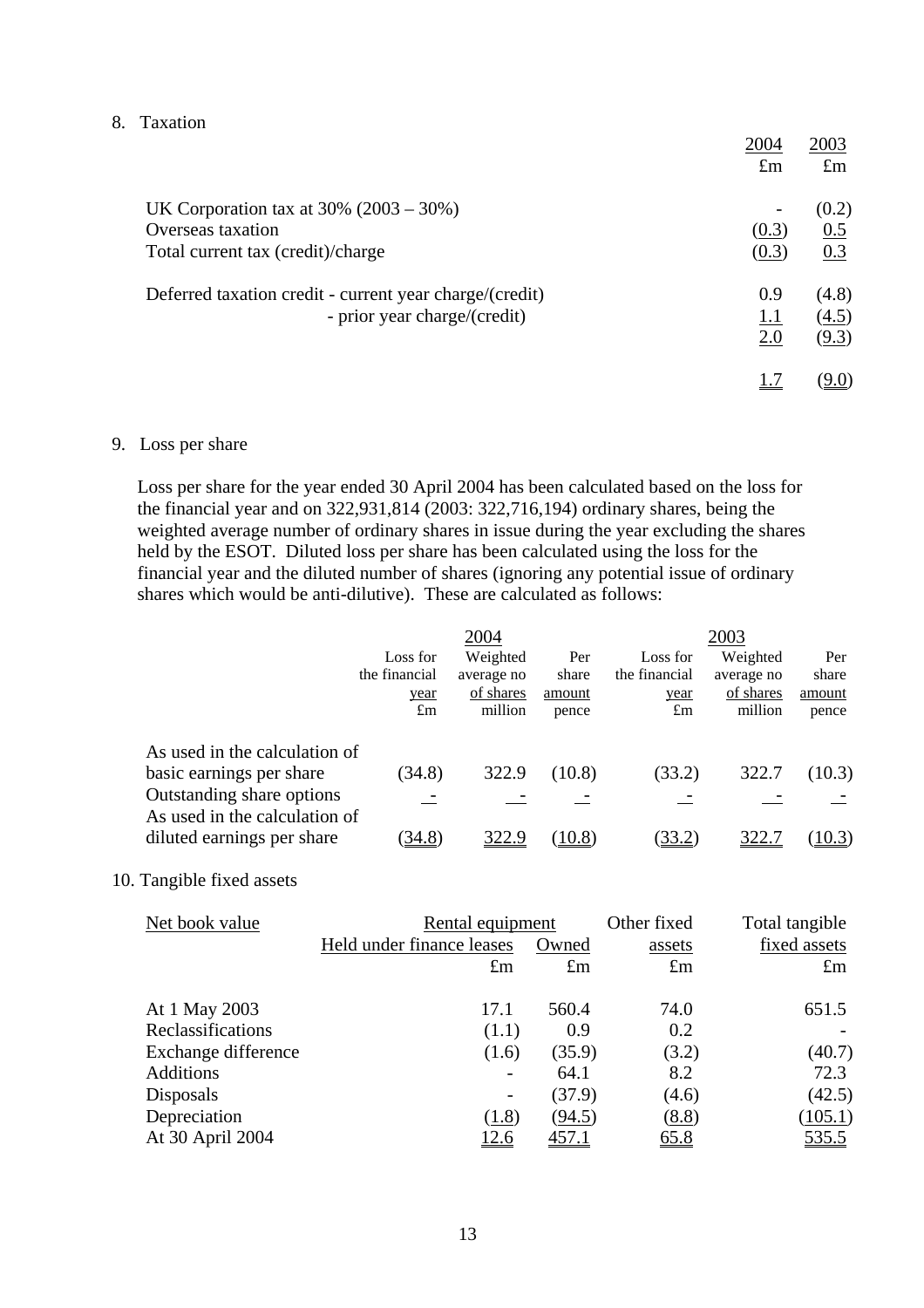### 11. Provisions for liabilities and charges

|                                       | Deferred    | Self        |             |              |
|---------------------------------------|-------------|-------------|-------------|--------------|
|                                       | taxation    | insurance   | Other       | <b>Total</b> |
|                                       | $\pounds$ m | $\pounds$ m | $\pounds$ m | $\pounds$ m  |
| At 1 May 2003                         | 28.6        | 13.4        | 3.5         | 45.5         |
| Exchange differences                  | (2.9)       | (1.3)       |             | (4.2)        |
| Transfer from/ $(to)$ other creditors |             | 0.7         | (0.8)       | (0.1)        |
| Utilised                              |             | (7.9)       | (1.7)       | (9.6)        |
| Charged in the year                   | 2.0         | 7.7         | <u>1.1</u>  | <u>10.8</u>  |
| At 30 April 2004                      |             | <u>12.6</u> | <u>2.1</u>  | <u>42.4</u>  |
|                                       |             |             |             |              |

At 30 April 2004 there was an unrecognised deferred tax asset of £28.7m (2003 - £18.1m).

Self insurance provisions relate to the estimated liability in respect of costs to be incurred under the Group's self insurance programmes for events occurring up to the year end. The provision is established based on advice received from independent consultants of the estimated total cost of self insured retained risk based on historical claims experience. Other provisions relate primarily to vacant property costs which are expected to be utilised over a period of up to five years.

# 12. Notes to cash flow statement

| a) Cash flow from operating activities                             | 2004        | 2003          |
|--------------------------------------------------------------------|-------------|---------------|
|                                                                    | $\pounds$ m | $\pounds$ m   |
| Operating profit before exceptional items and amortisation         | 44.2        | 39.1          |
| Depreciation (excluding exceptional impairment)                    | 102.8       | 111.0         |
| <b>EBITDA</b>                                                      | 147.0       | 150.1         |
| Gain on sale of tangible fixed assets                              | (5.2)       | (2.7)         |
| (Increase)/decrease in stocks                                      | (4.4)       | 1.3           |
| Decrease in trade debtors                                          | 0.5         | 5.4           |
| Increase in trade creditors                                        | 0.9         | 2.5           |
| <b>Exchange differences</b>                                        | 1.2         | 0.7           |
| Net cash inflow from operating activities before exceptional items | 140.0       | <u>157.3</u>  |
|                                                                    |             |               |
| b) Reconciliation to net debt                                      |             |               |
|                                                                    |             |               |
| Decrease/(increase) in cash in the period                          | 0.8         | (9.2)         |
| Increase in cash collateral balances                               | (2.6)       | (3.7)         |
| Decrease in bank loans                                             | (41.0)      | (53.9)        |
| Decrease in finance lease obligation                               | (8.6)       | <u>(11.9)</u> |
| Change in net debt from cash flows                                 | (51.4)      | (78.7)        |
| <b>Translation difference</b>                                      | (39.7)      | (38.3)        |
| Non cash movement: - 5.25% unsecured convertible loan note         | 0.8         | 0.1           |
| - obligation due on finance leases                                 |             | <u>6.4</u>    |
| Movement in net debt in the period                                 | (90.3)      | (110.5)       |
| Net bank debt at 1 May                                             | 564.8       | 675.3         |
| Net debt at 30 April                                               | 474.5       | <u>564.8</u>  |